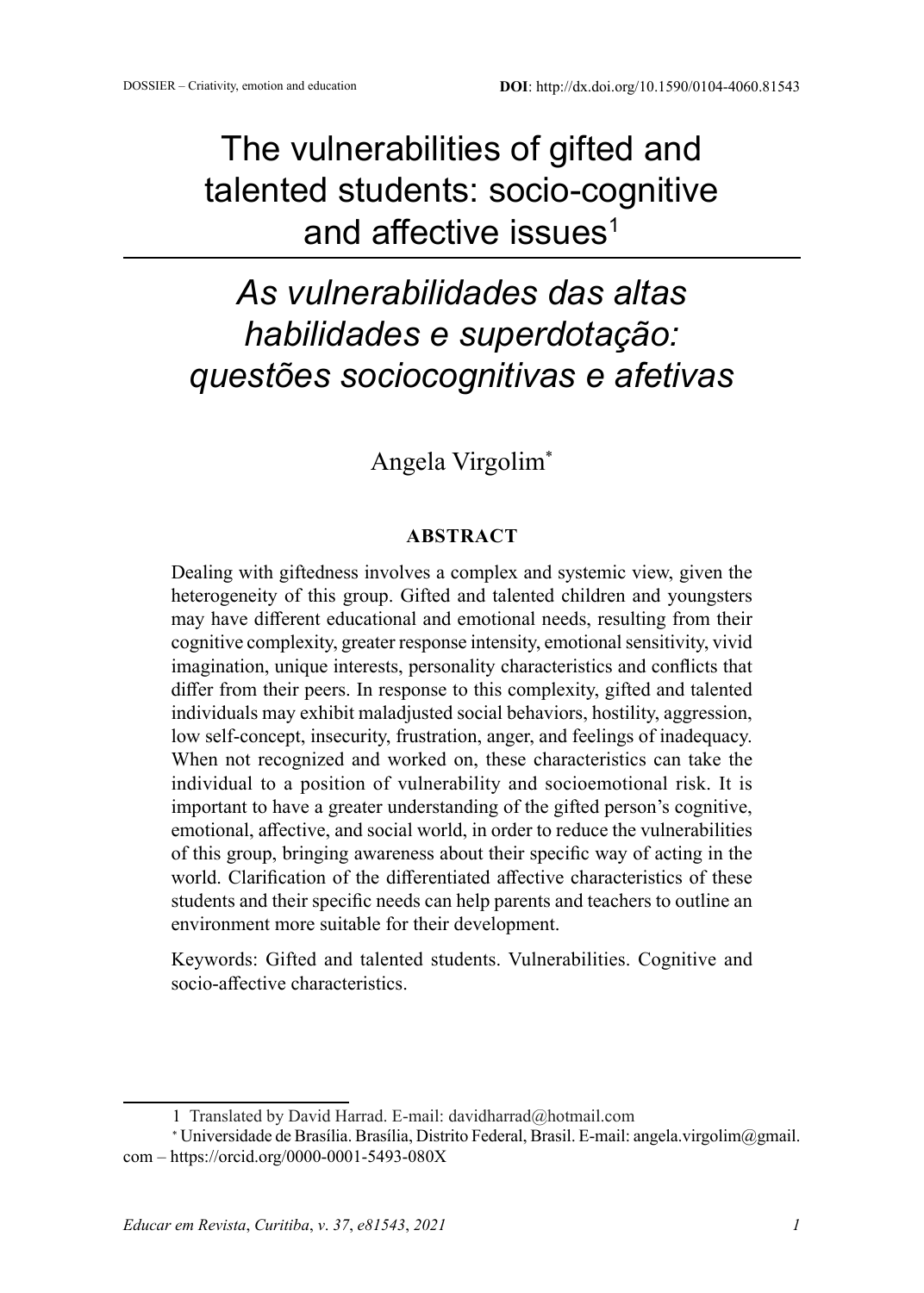#### **RESUMO**

Tratar do tema das altas habilidades e superdotação envolve um olhar complexo e sistêmico, dada a característica de heterogeneidade deste grupo. Crianças e jovens com altas habilidades e superdotação podem ter necessidades educacionais e afetivas diferenciadas, resultantes de sua complexidade cognitiva, maior intensidade de resposta, sensibilidade emocional, imaginação vívida, combinações de interesses únicos, características de personalidade e conflitos que destoam dos seus companheiros de idade. Em resposta a esta complexidade, pessoas com altas habilidades podem exibir comportamentos sociais desajustados, hostilidade, agressão, baixo autoconceito, insegurança, frustração, raiva e sentimentos de inadequação. Quando não reconhecidas e trabalhadas, tais características podem colocar o indivíduo em posição de vulnerabilidade e risco socioemocional. Torna-se importante um maior entendimento do mundo cognitivo, emocional, afetivo e social da pessoa superdotada, de forma a diminuir as vulnerabilidades deste grupo, trazendo consciência sobre a sua forma específica de agir no mundo. O esclarecimento das características afetivas diferenciadas destes alunos e de suas necessidades específicas pode ajudar pais e professores a delinear um ambiente mais adequado ao seu desenvolvimento.

*Palavras-chave*: Altas habilidades e superdotação. Vulnerabilidades. Características sociocognitivas e afetivas.

## **Introduction**

The second decade of the 20th century brought a great deal of interest in the non-cognitive aspects of intelligence, in view of the attempt to gain a broader understanding of the complex issues surrounding human cognitive abilities. Researchers agree (GARDNER, 1983; SHAPIRO, 1997; RENZULLI; REIS, 2014; STERNBERG, 2009) that the concept of intelligence as a single, singular measure of competence has slowly given way to the understanding that humans have a set of core competencies or intelligences, that they exist in different proportions in different people, and that, along with emotional, personality, and motivational aspects, they are more predictive of success in adulthood than traditional IQ measures.

Each child, regardless of ability, has his or her own personality characteristics that, due to the situation or environment in which he or she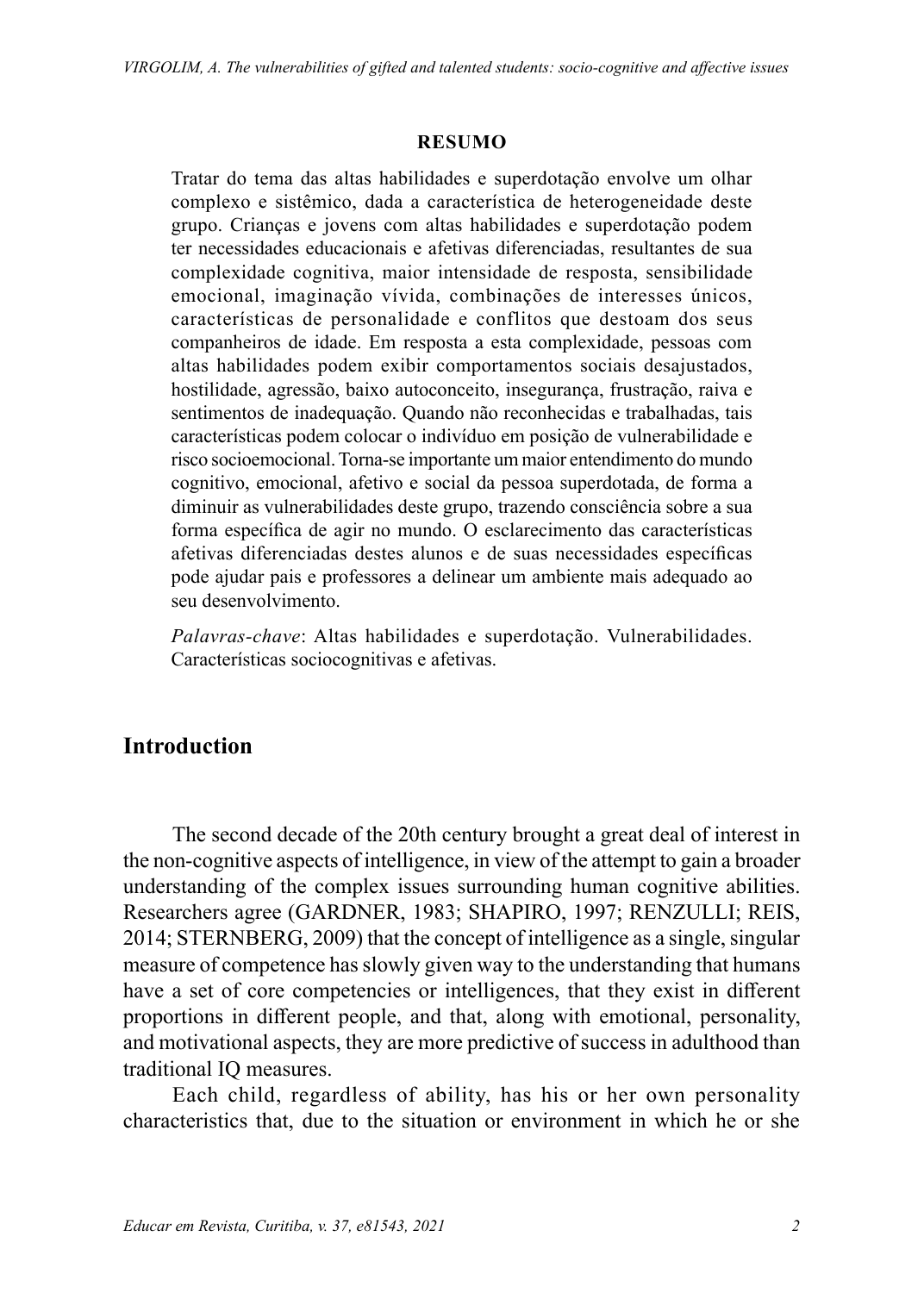lives, lead to certain social and emotional needs<sup>2</sup>. Gifted and talented children, however, may have additional affective needs resulting from their cognitive complexity, greater intensity of responsiveness, emotional sensitivity, vivid imagination, unique combinations of interests, personality traits, and conflicts that are different from peers of their age (BURNEY; NEUMEISTER, 2010; NEIHART *et al.*, 2002; SILVERMAN, 2005). Thus, they react more sensitively in an environment that is indifferent to their abilities, skills, and specific cognitive needs. It has already been pointed out by several authors (ALENCAR; VIRGOLIM, 2001; BUTLER-POR, 1993; VIRGOLIM, 2003; WINNER, 1998) that these reactions, when directed to the external world, may express themselves as inappropriate social behavior, hostility and aggression towards authority figures, parents, teachers, or in acts of social delinquency. And when directed to the internal world, they take the form of negative self-concept, insecurity, frustration, and anger for not achieving perfection, as well as the feeling of being inadequate and different. On the other hand, developing self-awareness, problem-solving, and decision-making skills can help them understand their feelings and make constructive choices for their lives.

This article aims to understand the social-cognitive and affective vulnerabilities of gifted and talented students. Clarification of this issue and of these students' specific needs can help parents and teachers to design a more appropriate environment for their development. This is a bibliographic study that is based on acknowledged references in the area of giftedness and talentedness (NEIHART *et al*., 2002; RENZULLI; REIS, 2014; SILVERMAN, 1993, 2002, 2005, 2009; STRIP; HIRSCH, 2000; WEBB *et al*., 2007; VIRGOLIM, 2003, 2018; VIRGOLIM; PEREIRA, 2020) and in recent research focusing on the issue of vulnerabilities of gifted students.

#### **Understanding giftedness**

Brazilian legislation conceptualizes gifted and talented students as those who "demonstrate high potential in any of the following areas, either alone or together: intellectual, academic, leadership, psychomotricity, and arts. They also show high creativity, great involvement in learning and accomplishment

<sup>2</sup> In this text the terms children, youngsters and young people are used without differentiation as to age group or gender.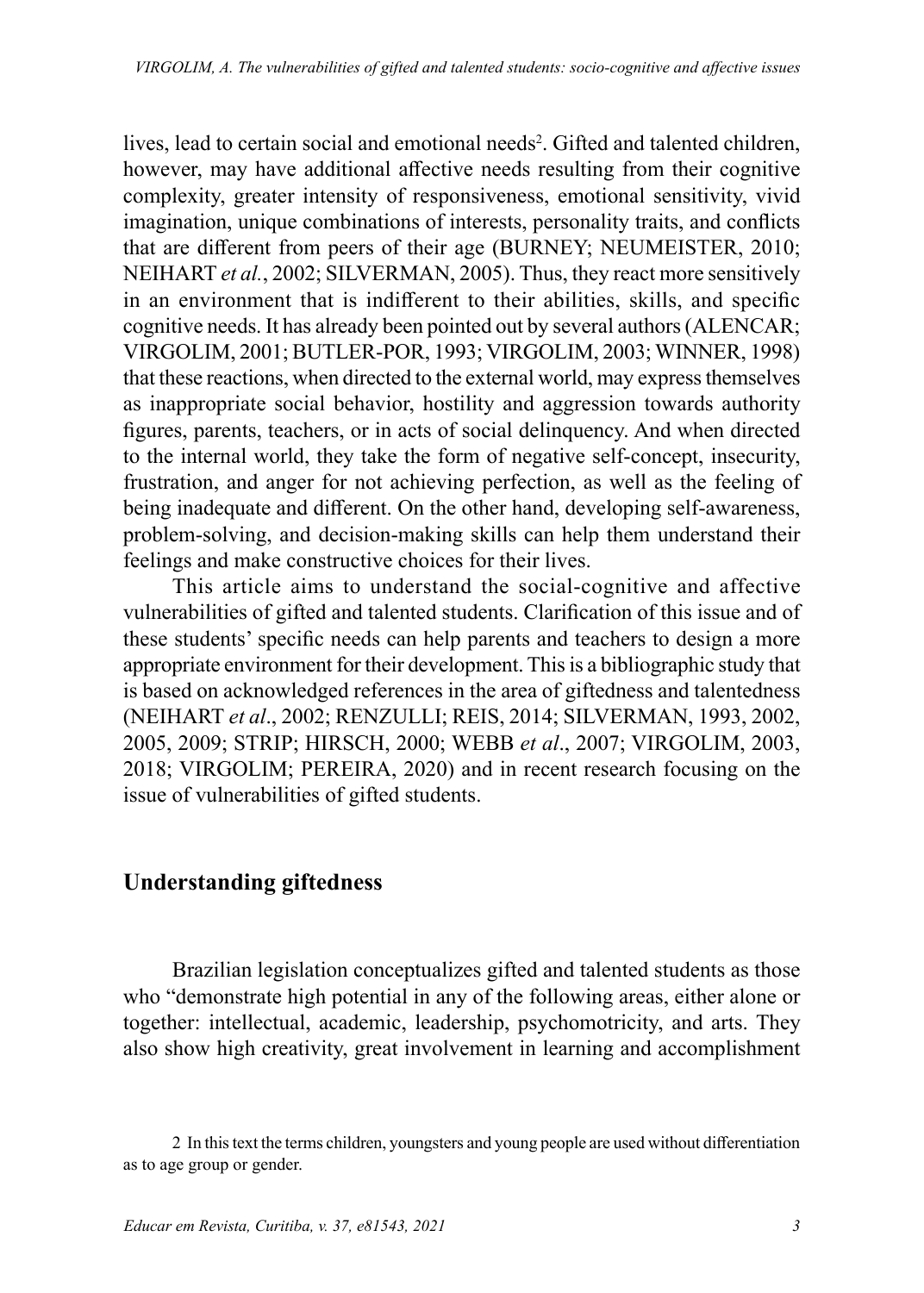of tasks in areas of their interest" (BRASIL, 2008). This definition mirrors the conception of giftedness given by Joseph Renzulli and Sally Reis in their Theory of the Three Rings (RENZULLI; REIS, 2014), for whom giftedness is the confluence of three factors, graphically represented by three intersecting rings: (a) the *Above Average Ability* ring highlights the abilities that the student presents above the average of his peers (not necessarily much above average), in any area of knowledge; (b) the *Commitment to Task* ring highlights the factors linked to intrinsic motivation, persistence, concentration and perseverance in the specific area in which the student shows interest; and (c) the *Creativity* ring highlights, in turn, independent and original thinking, humor, imagination and attitudes linked to the divergent and non-conformist personality of the student.

Renzulli (1988) considers that giftedness and talent have both genetic (*gifted*) and environmental (*talented*) components, using the expression gifted and talented to express this duality. Consistent with this theoretical stance, Virgolim (2019) uses the expression in Portuguese *altas habilidades* and *superdotação* with the same meaning, that is, representing two aspects of the same phenomenon. While the term "giftedness" refers to the innate and genetic aspects of intelligence and personality, the term "talented" emphasizes the aspects that are shaped, modified, and enriched by the role of the environment  $(family, school, culture)^3$ .

Dealing with the issue of talentedness and giftedness involves a complex and systemic examination, given the heterogeneity of this group. Thus, it is noted that giftedness is present in all economic classes and in all ethnicities; that behaviors of giftedness may become evident at any age; and may also be present as a dual specificity, along with sensory, physical, intellectual, learning, and other developmental disorders (LOVECKY, 1993; STRIP; HIRSCH, 2000; VIRGOLIM; PEREIRA, 2020). Differences also arise due to their interests, learning styles, levels of motivation and self-concept, personality traits, learning pace, and especially their specific educational needs. Understanding giftedness involves understanding the culture in which gifted children live, with regard to those aspects that society values and identifies with; their immediate family, in its web of inter-relations and connections with them and the outside world; and the gifted individuals themselves, with their potential, interests, and emotional and affective peculiarities. Educating gifted individuals is not a simple task, and

<sup>3</sup> The author is aware of the terminology used by current legislation, as either "talented or gifted". In this text the terms gifted, high ability and talent, as well as the expressions "talented/ gifted", "talented or gifted" and "talented and gifted" are used with the same meaning.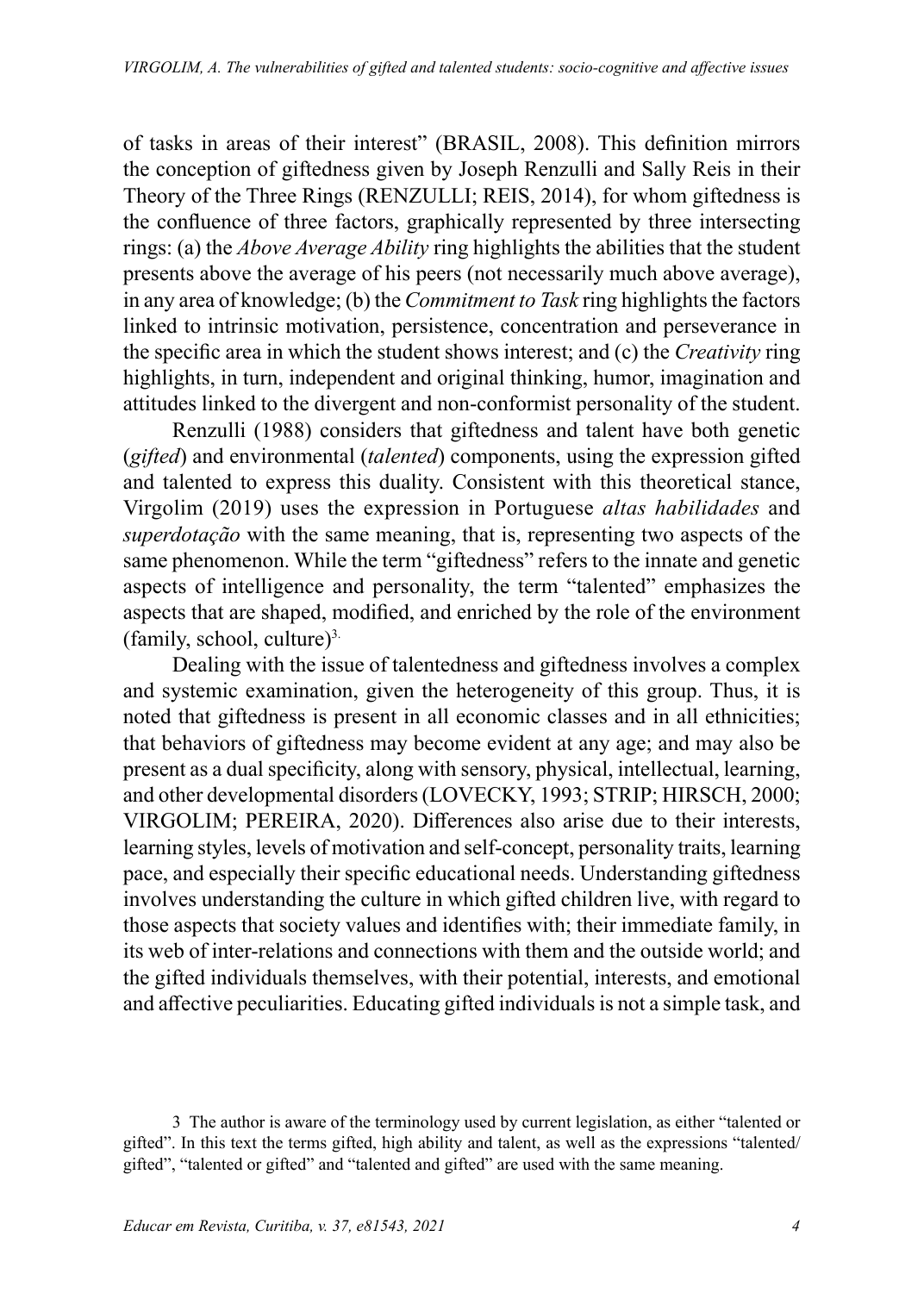one must understand that what is valid for one child may not be appropriate for another (CROSS, 2005; ROBINSON, 2002; VIRGOLIM, 2007).

Talented and gifted people stand out with respect to their peers in at least one area of knowledge. Thus, depending on the area of their dominance of potential (verbal or logical-mathematical, artistic, psychomotor, or leadership, for example), these students may exhibit characteristics such as (SABATELLA, 2013; VIRGOLIM, 2007; VIRGOLIM; PEREIRA, 2020): ease and speed in learning; high level of energy and curiosity; complex and unusual ideas for their age; motivation with topics of their interest; interest in challenges; rich and advanced vocabulary; good memory; abstract, verbal or numerical reasoning; creativity; divergent and original thinking; preference for working alone; preference for the company of older people; empathy and concern for the feelings of others; leadership skills; great sensitivity and a highly developed sense of justice; inclination to perfectionism and self-criticism.

#### **The ups and downs of giftedness: the other side of the coin**

Some physical, behavioral, or emotional characteristics of gifted and talented individuals may make them more vulnerable to bullying at school, as Dalosto and Alencar (2016) point out. Bullying is a form of violence that can take place explicitly (through physical or verbal aggression) or covertly (such as showing indifference or isolating someone). According to those authors, bullying, used as a way to cause suffering and anguish to victims, finds fertile ground in the gifted, due to their greater emotional sensitivity and intensity allied to social skills that are not so well developed. Not surprisingly, some may feel out of tune, weird, inept, and angry (SILVERMAN, 2009; STRIP; HIRSCH, 2000), evidencing their emotional and social immaturity.

The qualities and characteristics peculiar to the gifted are thus seen as only one side of the coin, showing, on the other side, attributes that are not always looked on favorably by teachers or parents and that can lead to the vulnerability of the gifted. Chart 1 shows the two sides of this issue, which Strip and Hirsch (2000) call "the ups and downs of giftedness":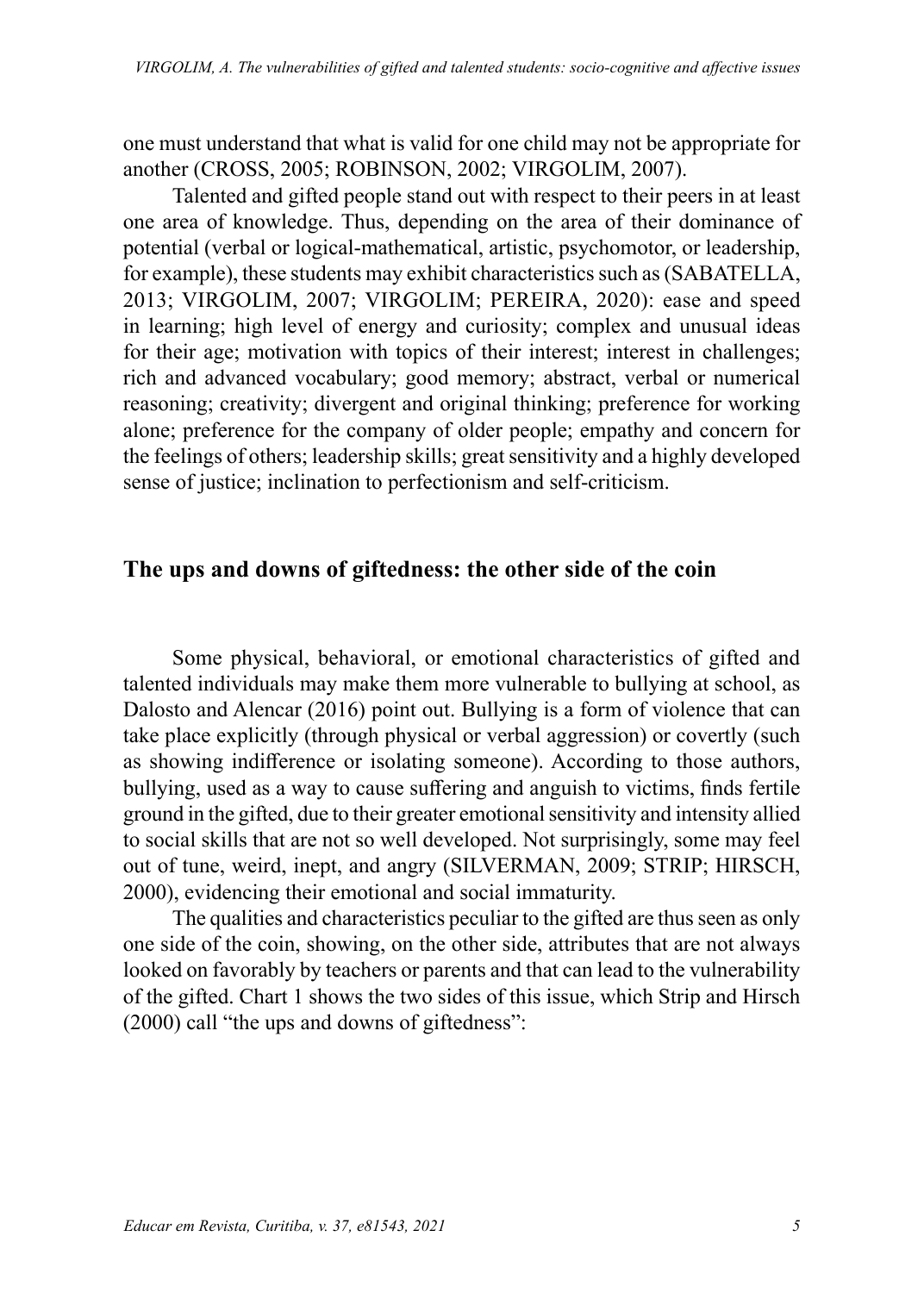| THE UPS AND DOWNS OF GIFTEDNESS                                        |                                                                                                                                                                                                       |                                                                                                                                                                                                                            |  |  |  |  |
|------------------------------------------------------------------------|-------------------------------------------------------------------------------------------------------------------------------------------------------------------------------------------------------|----------------------------------------------------------------------------------------------------------------------------------------------------------------------------------------------------------------------------|--|--|--|--|
| <b>STRONG ASPECTS</b>                                                  | THE OTHER SIDE                                                                                                                                                                                        | <b>POSSIBLE</b><br><b>CONSEQUENCES</b>                                                                                                                                                                                     |  |  |  |  |
| Show a greater level<br>of understanding than<br>peers of the same age | Think their peers' way of<br>reasoning and understanding is<br>"silly", and express their opinion<br>to them.                                                                                         | Peers avoid them; adults<br>perceive them as too talkative.<br>They lose friends.                                                                                                                                          |  |  |  |  |
| <b>Verbal skills advanced</b><br>for age                               | They talk more than their<br>classmates, who do not<br>understand what they are talking<br>about. They always want to talk,<br>not giving others a turn.                                              | Peers perceive them pretentious<br>and superior to others, and<br>exclude them. They become<br>isolated.                                                                                                                   |  |  |  |  |
| <b>Creative thinking</b>                                               | Solve problems in their own<br>way, not the way taught by the<br>teacher.                                                                                                                             | The teacher feels threatened,<br>perceives them as disrespectful<br>of the figure of authority, and<br>decides to repress them, which<br>sets the stage for rebellion.                                                     |  |  |  |  |
| Thinks quickly                                                         | They get bored easily with<br>routine and may not complete<br>their tasks. On the other hand,<br>they may finish their activities<br>quickly and wander around the<br>room, looking for things to do. | The teacher may think that they<br>are inattentive, negative, or have<br>behavioral problems, and are a<br>bad influence on their peers.                                                                                   |  |  |  |  |
| <b>High level of energy</b>                                            | Can be very distracted, starting<br>several tasks and not finishing<br>any.                                                                                                                           | They may get worn out trying to<br>accomplish too many projects at<br>once. Their high energy may be<br>mistaken for Attention Deficit<br>Hyperactivity Disorder (ADHD).<br>Medication may be suggested to<br>"calm" them. |  |  |  |  |
| Great power of<br>concentration                                        | Sometimes spend too much<br>time on a project; get lost in the<br>details and miss deadlines.                                                                                                         | Low grades, since assignments<br>are not completed, which causes<br>frustration for the child, its<br>parents, and teachers.                                                                                               |  |  |  |  |
| Thinking at the adult<br>level                                         | Adult-level thinking is not<br>accompanied by adult-level<br>skills, such as diplomacy.<br>May say things in a rude or<br>disconcerting way.                                                          | Both peers and adults may<br>find them rude, offensive, and<br>tactless, and begin to avoid them.                                                                                                                          |  |  |  |  |

#### CHART 1 – THE UPS AND DOWNS OF GIFTEDNESS

SOURCE: *Helping gifted children soar* (STRIP; HIRSCH, 2000).

The possible problems commonly associated with the characteristics of talentedness and giftedness require careful attention by teachers, since they favor conflicting socioemotional experiences in the course of their schooling, when their needs are not understood (VIRGOLIM; PEREIRA, 2020).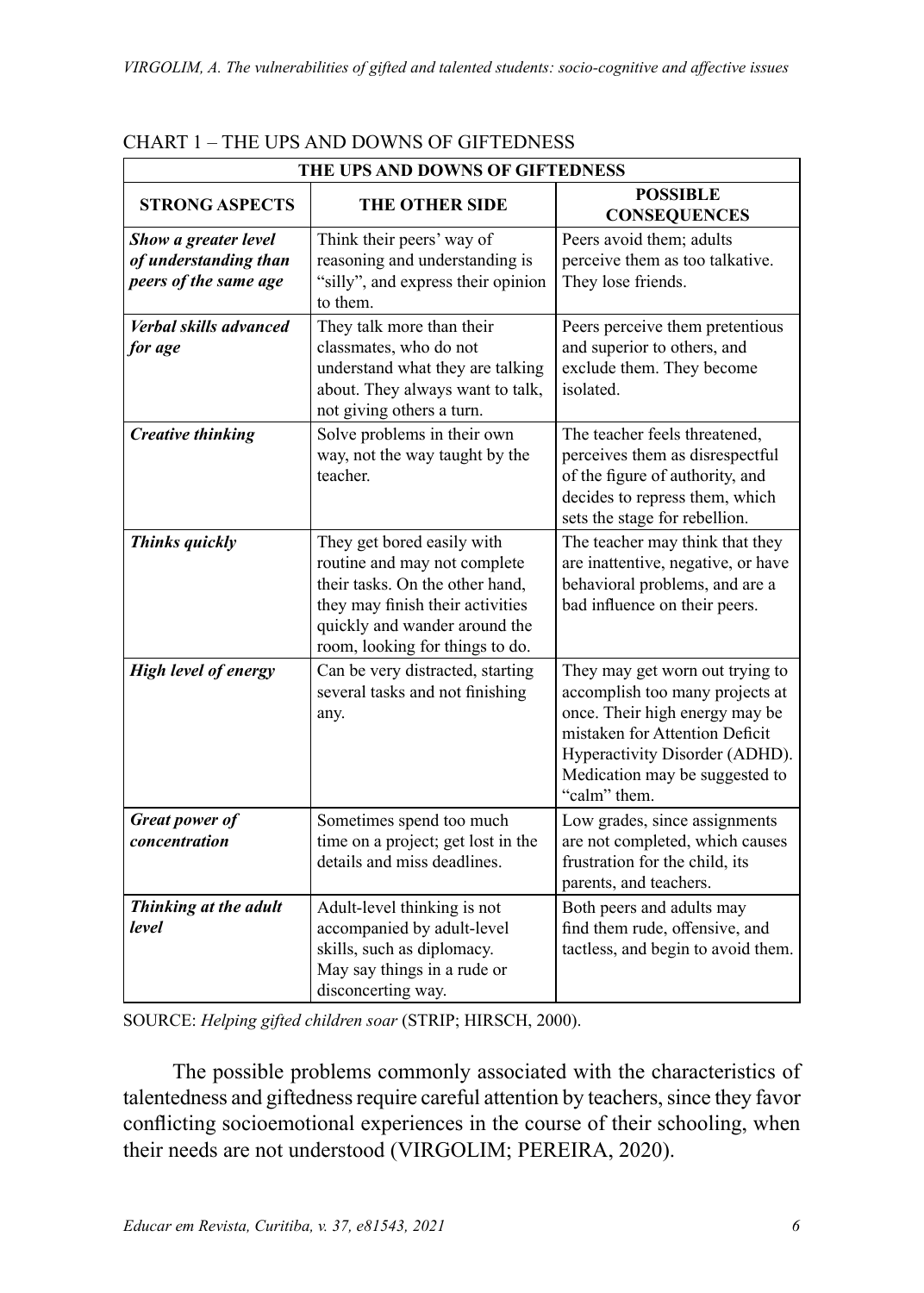## **Socio-affective characteristics and vulnerabilities of the gifted**

Clark (1992) argues that the more expressive and accentuated the ability demonstrated, the greater the degree of intensity and energy presented, and the greater the complexity of these individuals' thinking. However, some traits appear consistently in this group, varying in intensity according to the level of ability and IQ found; Clark emphasizes that, when not recognized and worked on, they may place the child in a position of vulnerability and socio-emotional risk.

While gifted children generally have certain advantages over their nonidentified peers (e.g., greater resilience), there are certainly challenges and areas of vulnerability that they must address, such as: perfectionism (SCHULER, 1999); procrastination, stress, and difficulties in relations with siblings and peers (DESLILE, 2006; WEBB *et al.*, 2007); asynchronous development (PALUDO, 2018; SAKAGUTI, 2017; SILVERMAN, 2002, 2009); adult expectations, identity conflicts and social isolation (GILLESPIE, 2009; ROEDELL, 1984), motivation, internal control locus and the need for self-realization (HÉBERT, 2011; PIECHOWSKI, 2008); overexcitability and emotional intensity (DABROWSKI, 2016<sup>4</sup> ; MENDAGLIO, 2008; PIECHOWSKI, 2006); empathy, justice, and moral concern for others (GILLESPIE, 2009; HÉBERT, 2011; ROEPER, 2000), as well as a great sense of humor, defiance of authorities, and creative thinking (HÉBERT, 2011; LOVECKY, 1993; STRIP; HIRSCH, 2000).

Learning is not a purely cognitive phenomenon, but rather a process that is intertwined with the emotional functioning of the individual in a specific context, with the power to aid or inhibit learning. When feelings are blocked, the child may have difficulty processing what he/she learns intellectually (GILLESPIE, 2009; SHELTON; STERN, 2004). Expectations about their academic performance or their gender, the cultural expectations of their parents, teachers and peers, the education the child receives, in addition to the personal characteristics of the gifted person leading to stress and vulnerability if not properly managed (NEIHART, 1999; SILVERMAN, 2005; PIECHOWSKI, 1997; ROBINSON, 2002). On the other hand, Piechowski (1997) suggests that the vulnerabilities of the gifted person may result in growth toward selfawareness and self-fulfillment.

In this text we will highlight seven traits most frequently pointed to in the literature that lead to emotional vulnerability, emphasizing the role of these characteristics in the healthy development of the gifted individual: divergent

<sup>4</sup> Work originally published in 1964.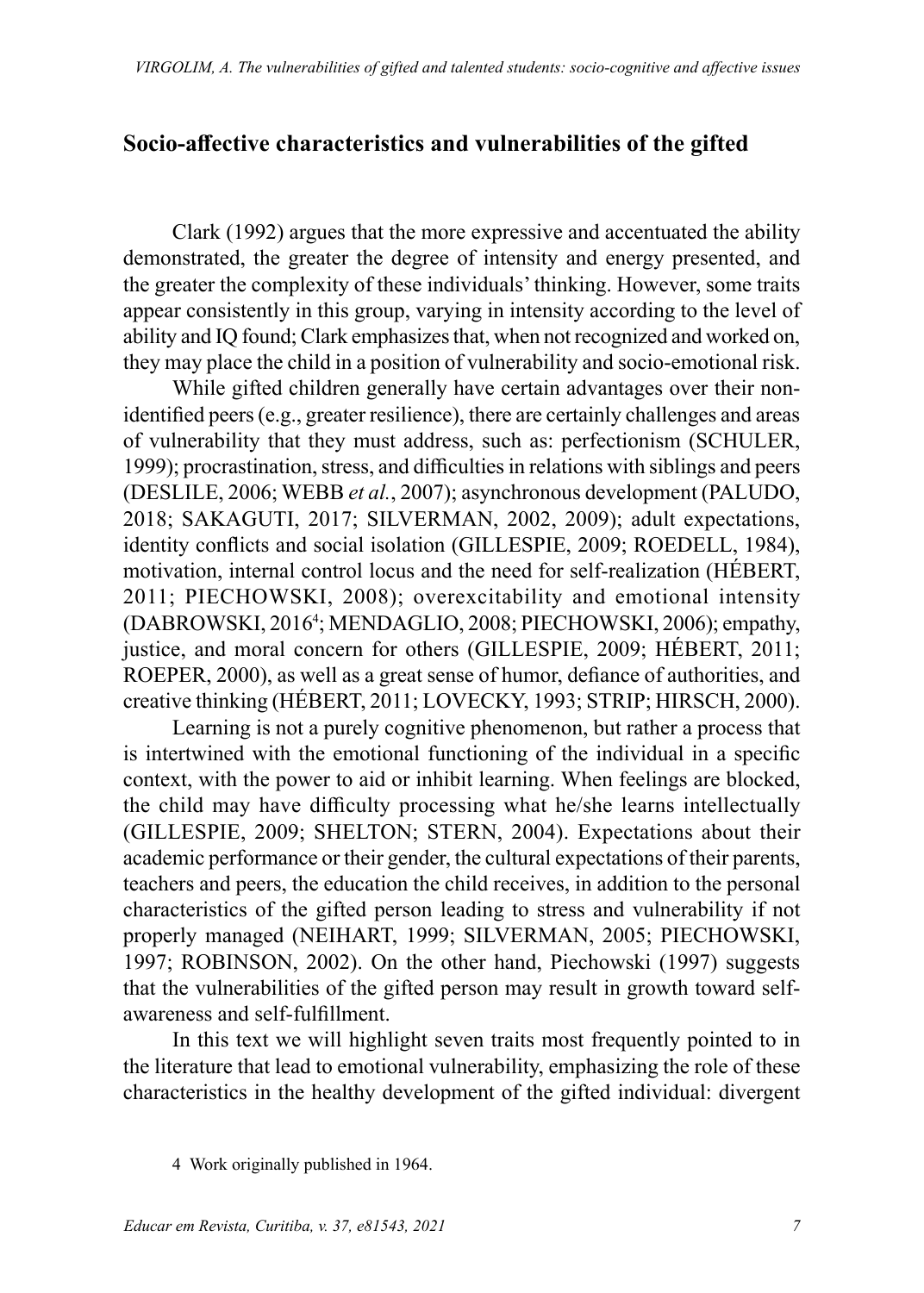and creative thinking; perfectionism; perception and insight; introversion versus extroversion; internal locus of control; asynchronous development and overexcitability.

### *Divergent and creative thinking*

Although there is great variation in affective and personality factors among creative people, they are seen as being open to new experiences, persevering, nonconformist, independent both emotionally and intellectually, prone to thinking and acting with originality and imagination (NEIHART; OLENCHACK, 2002).

Students who think in a divergent manner are often seen as a problem at school and even in their families. Lovecky (1993) points out that they are generally negatively reinforced for asking a lot of questions, being curious, coming up with unusual answers to problems, and preferring individual work to group work. Children who think divergently have difficulty with the organizational scheme of adults who think linearly, as they tend to see things holistically and make intuitive leaps to correct answers.

In addition, decision making and priority setting are also made difficult by their tendency not to rank their thoughts and feelings by importance, organize ideas in a certain sequence, or focus attention on a specific point. Divergent thinkers like to follow the novelty of an idea and see where it leads and what pattern they follow. However, in the eyes of adults they seem rebellious, unmotivated, inattentive, and dissatisfied. They often feel alone, without anyone to understand their uniqueness (LOVECKY, 1993).

## *Perfectionism*

Perfectionism can be seen either as a positive trait that should be cultivated or a problem that should be corrected. Schuler (2002) differentiates between two types of perfectionists: (a) the healthy perfectionist, who has an intense need for order and organization, but demonstrates self-acceptance of his/her mistakes, good acceptance of others' expectations, and a positive way of dealing with his/ her perfectionist tendencies; he/she is someone who perceives personal effort as an important part of the process; (b) and the dysfunctional perfectionist, who exhibits a constant state of anxiety about making mistakes; sets extremely high and unrealistic goals to achieve; perceives the high expectations of others as excessive criticism; questions his/her own judgments; exhibits a constant need for approval; and demonstrates ineffective strategies for coping with the demands of the environment. While dysfunctional perfectionism paralyzes,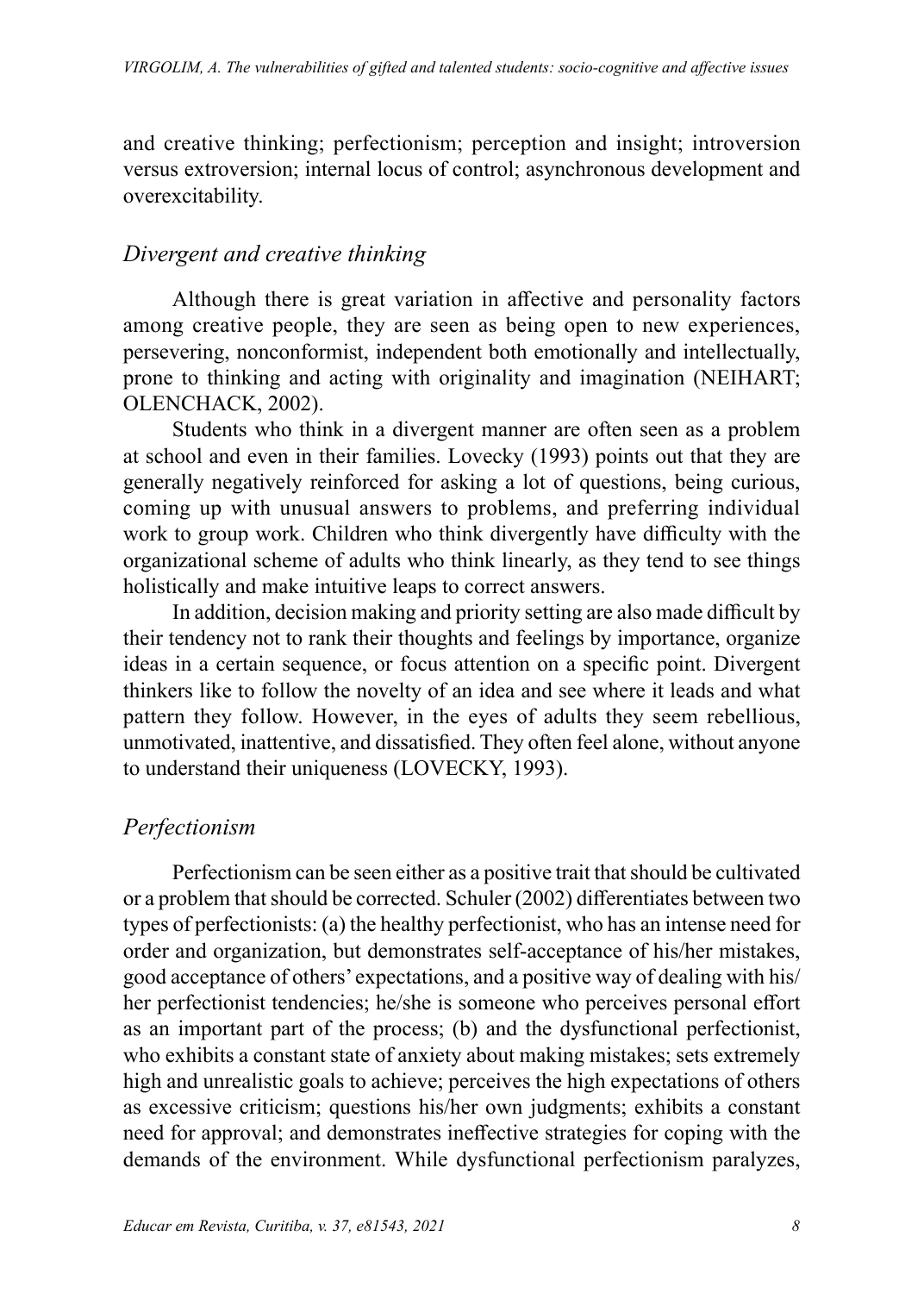healthy perfectionism authorizes and empowers, constituting an important force for success and achievement at school. Sabatella (2013) reflects that the gifted need support to persist, despite constant awareness of failure. Hamachek (1978) draws attention to dysfunctional family environments, where parents show non-approval or inconsistent approval of the child's performance; and where they express approval only when conditioned on the child's own performance. In Hébert's (2011) view, educators need to help children and young people to appreciate their traits of perfectionism; to allow themselves to be perfectionists in those activities that are important to them; to maintain high standards for themselves and not for others; to focus on their own success and persist even in failure; to be confident in their ideas and their ability to achieve their goals; to take pleasure in their accomplishments and see their setbacks as a form of learning; and to channel their efforts into what is most motivating or important to them.

## *Perception and insight*

Perceptiveness and insight are traits that appear as results of a high standard of reasoning, vocabulary, and sophisticated thinking that gifted people can exhibit. This ability presents itself as ease in grasping multiple aspects of a situation simultaneously and quickly understanding the essential elements of a problem (LOVECKY, 1993; SILVERMAN, 1993). High perception of details can lead them to see hidden patterns and meanings in what they see, read, or hear; and to understand the meaning behind what other people say, especially when it comes to lack of truth and justice. For perceptive children, the search for truth and the need to understand justice and fairness may come first, leading them to show little tolerance of foolish, trivial, or unfair behavior by others. They therefore need their perceptions and insights to be validated, recognized in their truth, and oriented towards understanding how others think and feel (LOVECKY, 1993; SILVERMAN, 1993).

#### *Introversion versus extroversion*

Awareness about the characteristics of introverted people provides important information about how talented and gifted individuals interact in the world. Some common misconceptions are found in society; for example, many think that being introverted is something to be modified or changed in order for an individual to develop leadership and sociability; and that being shy or fearful in social situations is to be introverted. However, Sisk & Kane (2015) state that introverted people can be sociable, just as extroverted people can be shy. Unlike people with phobia and shyness, introverted people socialize easily, although they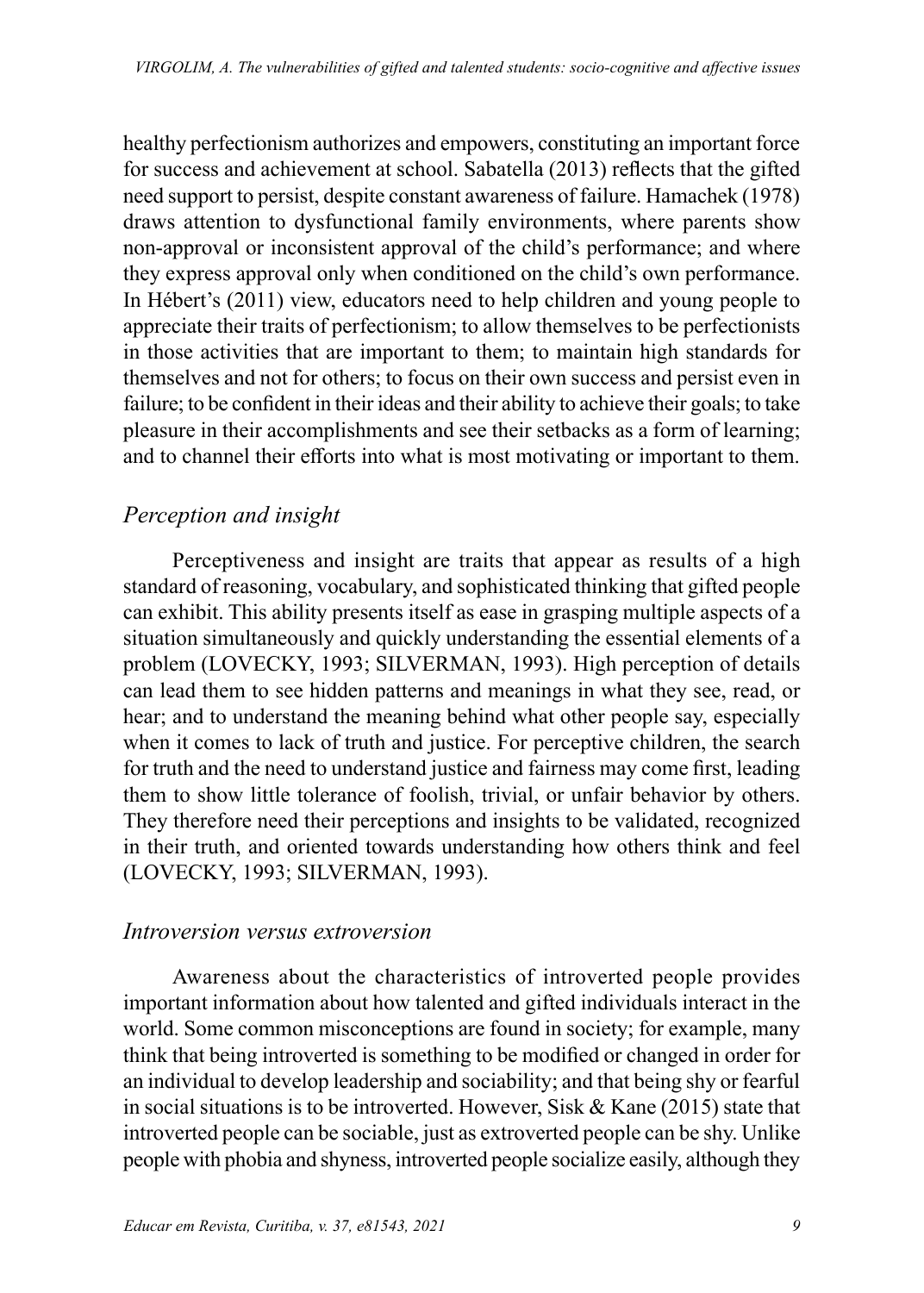often prefer not to. Introverted people need to be respected for being introverted; they need time to reflect, time to let their emotions make sense before they are verbalized, time to ponder possible solutions to a problem, whereas extroverted people organize their thoughts by verbalizing (SILVERMAN, 1993).

To understand the difference between introverted and extroverted people, Silverman (1993) recommends looking at the source from which they seek energy. While extroverts get energy from people and objects in the external world, introverts seek energy from within themselves. The author lists the following differentiation, which can be seen in Chart 2:

| CHART 2 – DIFFERENTIATION BETWEEN BEING EXTROVERTED AND |  |  |
|---------------------------------------------------------|--|--|
| <b>INTROVERTED</b>                                      |  |  |

| <b>EXTROVERTED</b>                         | <b>INTROVERTED</b>                              |  |  |
|--------------------------------------------|-------------------------------------------------|--|--|
| Derive energy from interaction with others | Derive energy from within themselves            |  |  |
| Feel energized by other people             | Feel drained by other people                    |  |  |
| Have the same personality both in public   | Have a persona and an inner self (show the best |  |  |
| and in private                             | of themselves in public)                        |  |  |
| Open and confident                         | Need privacy                                    |  |  |
| <b>Think out loud</b>                      | Rehearse mentally before speaking               |  |  |
| Like to be the center of attention         | Hate being the center of attention              |  |  |
| Learn by doing                             | Learn by observing                              |  |  |
| Feel comfortable in new situations         | Feel uncomfortable with changes                 |  |  |
| Make many friends easily                   | Loyal to the few close friends they have        |  |  |
| Absent-minded                              | Capable of intense concentration                |  |  |
| Impulsive                                  | Reflective                                      |  |  |
| Like to take risks when in groups          | Afraid of being humiliated; remain quiet in     |  |  |
|                                            | large groups.                                   |  |  |

SOURCE: Silverman (1993, p. 69-70).

## *Internal locus of control*

The degree to which an individual perceives the relationship between his or her own behavior and the results of that behavior is called locus of control (according to Julian Rotter's social learning theory). A person with internal locus of control assumes control or responsibility for the events in his or her life; on the other hand, someone with external locus of control feels that external factors have a greater control in his or her life, and is more affected by criticism and praise. The belief that one is in control of the controllable aspects of life is psychologically healthy (HÉBERT, 2011; SAYLER, 2009). Internally oriented gifted students attribute their success to their effort in the activity in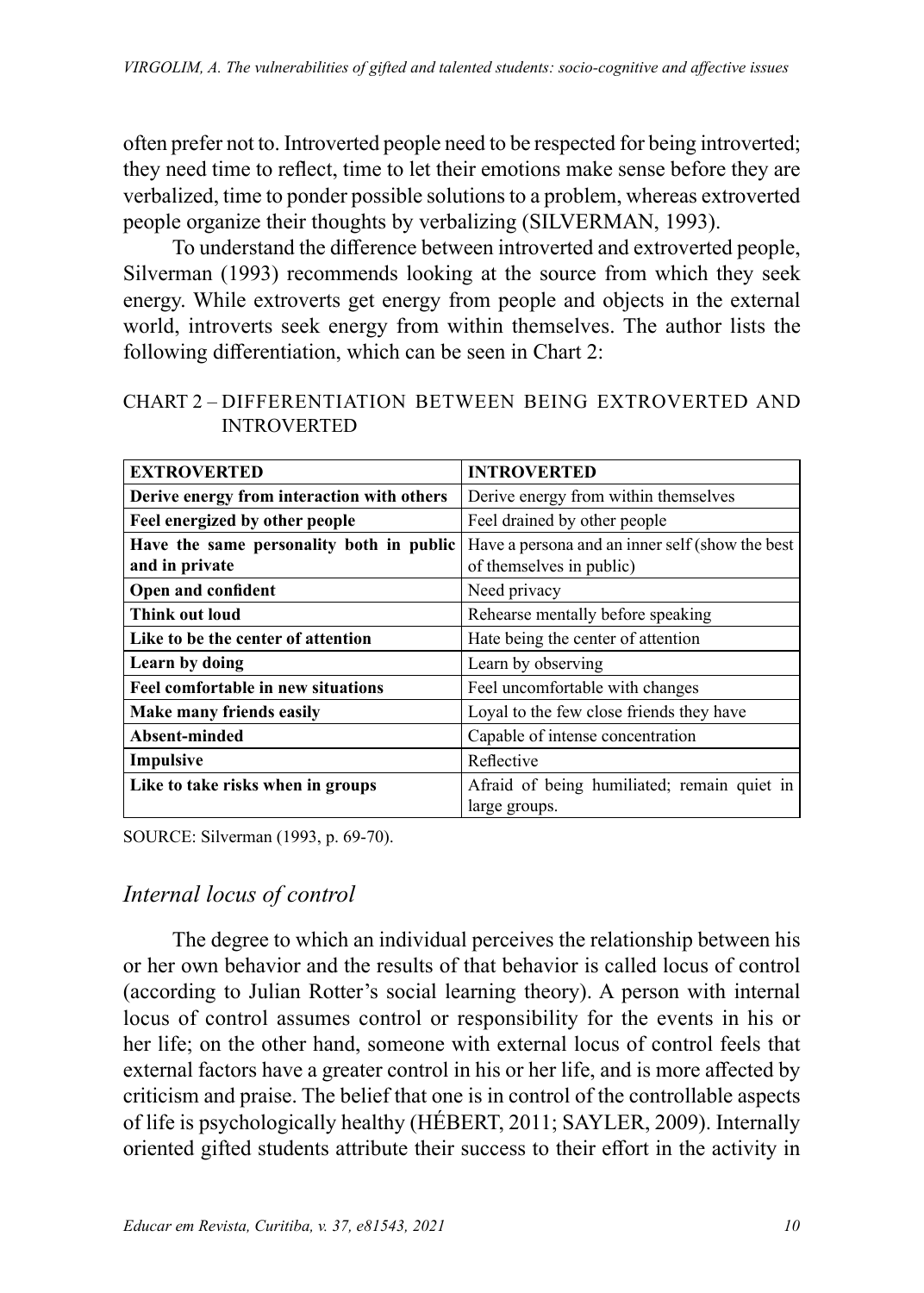question; however, those who are externally oriented attribute their success to luck, teaching, teachers, and other external events, rather than their own efforts or motivation to learn. The gifted child who develops an external locus of control may feel lost when not given directions by others; and may blame his/her teachers, parents, other students, or external events and circumstances to justify poor performance. On the other hand, those with an internal locus of control are more likely to feel responsible for the consequences of their actions, especially when they can work at their own pace. According to Sayler (2009), taking control of one's actions facilitates academic achievement and encourages optimal psychological development, including toward healthy perfectionism and acceptance of one's giftedness.

#### *Asynchronous development*

Asynchronous development, a term coined by Linda Silverman, leader of the Columbus Group of the Institute for the Study of Advanced Development*,* in Colorado (USA), highlights the inner world of the gifted child and their vulnerability due to the disparities between their mental age and chronological age (SILVERMAN, 2009). Although it is a relatively recent way of looking at giftedness, its roots are found in the work of Leta Hollingworth in the 1920s and 1940s, who was already referring to the complex psychological issues that arise from disparities between a child's mental age and chronological age. In defining giftedness as asynchronous development, Silverman (2002) calls attention to the complexity of the individual's thought process; to the intensity of their sensations and emotions; and to the awareness that the gifted individual has as a result of the union of these factors. Thus, in that author's view, asynchrony is an inherent trait of giftedness; it results from uneven development and the feeling of not fitting into the norms of society, which causes the individual to be brought to a position of social and emotional vulnerability.

Two studies in the Brazilian context, however, contextualize the issue of asynchrony and take the onus of lack of synchronicity off the individuals, placing it instead on their context. Sakaguti (2017), when researching gifted children and their families, concluded that asynchrony originates in the lack of otherness in relationships, which treat the gifted individual as vulnerable, maladjusted, or problematic. Her data showed that asynchrony might not be an integral part of the gifted person, as Silverman posits, but rather only a part of children who grow up in a dysfunctional family, without support or validation of their gifted identity. Following the same line of thought and theoretical basis, Paludo (2018) conducted a study into the so-called asynchronous relationships in a group of gifted children randomly chosen from a special program for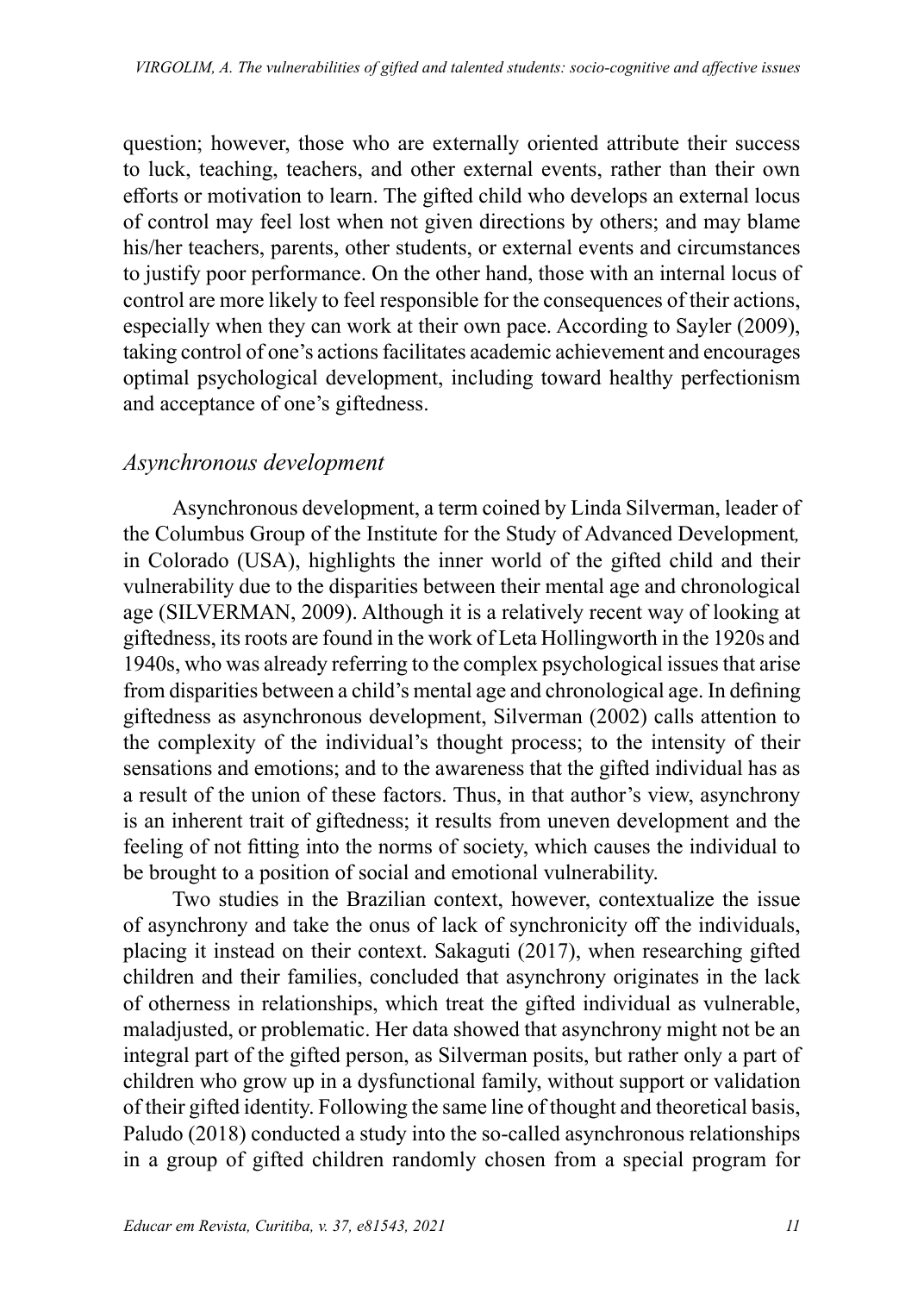giftedness, focusing on the relationships of friendship they formed at school. Her results showed asynchronous development to be a relational factor, which was perceived only in children who had difficulty making friends. Thus, asynchronous development can be understood to relate to the sensitivity and vulnerability of the child or adolescent who are not accepted by their family, school, or society; social relationships permeated by dysfunctionality and nonacceptance of the personality traits of the gifted person. Thus, the inefficiency of the social context to meet the cognitive, emotional and social needs of the gifted would be the true factors responsible for the manifestation of asynchronous development (VIRGOLIM, 2018).

## *Overexcitability*

The emotional intensity with which children experience their experiences has been systematically noted among talented and gifted students. The term "overexcitability," coined by Polish psychiatrist and psychologist Kazimierz Dabrowski, author of the Theory of Positive Disintegration (DABROWSKI, 2016), refers to an intensified and expanded way of experiencing the world, in a person's psychomotor, sensual, intellectual, imaginative, and emotional areas (PIECHOWSKI; COLANGELO, 1984; MENDAGLIO; TILLIER, 2006). The prefix "over" in the word overexcitability is meant to convey that this is a special way of responding, experiencing, and acting in the world that is heightened and noticeable by its characteristic forms of expression. Daniels and Meckstroth (2009) point out that each form of overexcitability in some way provides the energy or fuel that contributes to the development of the child or young person's talent, as well as bringing advantages and challenges that fundamentally shape their further development. The theory argues that overexcitability in each of these five areas is genetically inherited, and therefore appears very early in development; and because these forms of overexcitability are linked to the child's temperament characteristics, they need to be stimulated in a nurturing and accepting environment. These areas are described in Chart 3 (VIRGOLIM, 2018).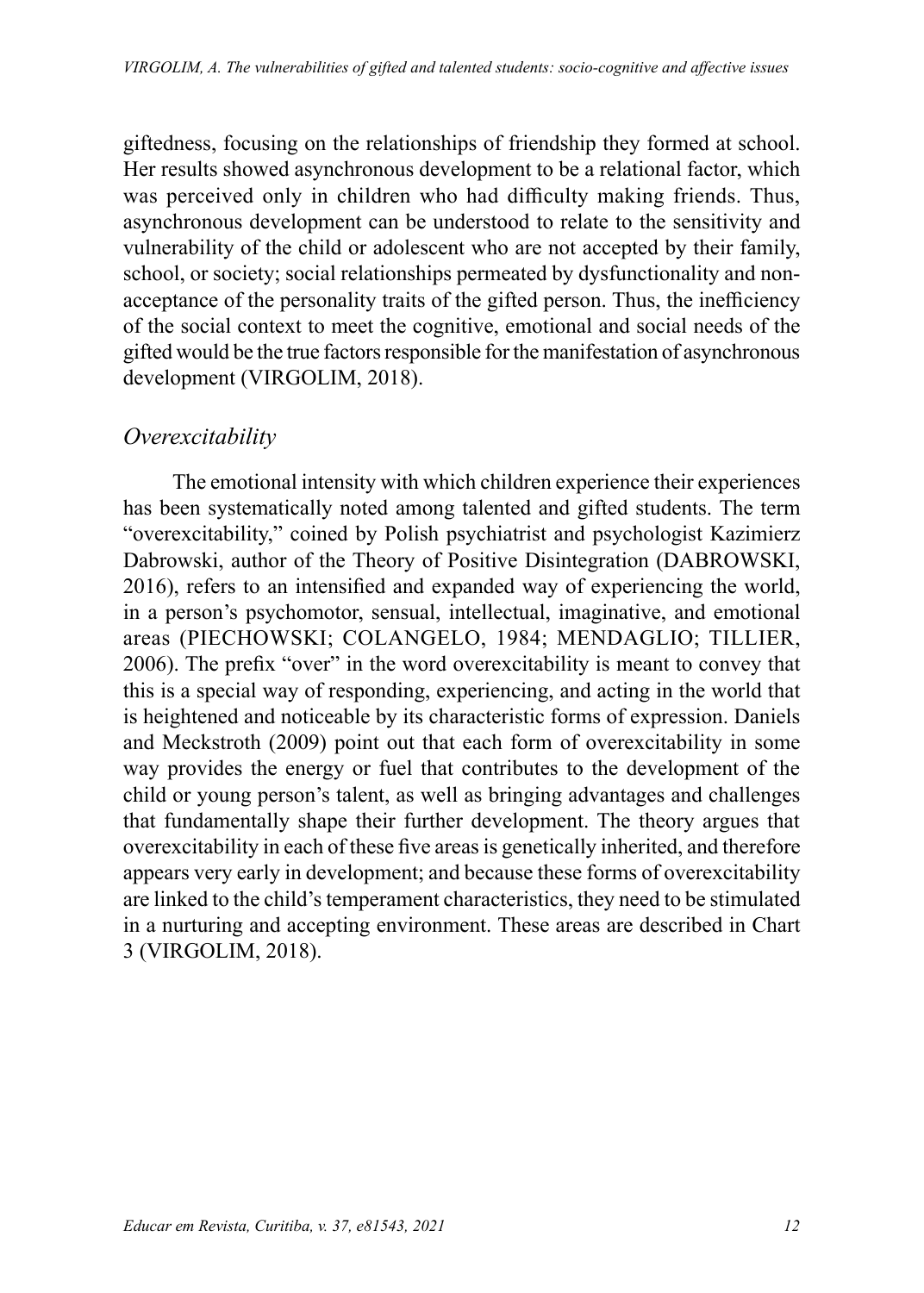#### CHART 3 – FORMS AND EXPRESSIONS OF OVEREXCITABILITY

| <b>PSYCHOMOTOR</b>                                                                                    |
|-------------------------------------------------------------------------------------------------------|
| <b>Excess energy</b>                                                                                  |
| High neuromuscular system excitability                                                                |
| Rapid speech, marked enthusiasm, pursuit of intense physical activity (e.g., playing games and        |
| fast-paced sports), pressure to act (e.g., organizing activities), strong expression of will, marked  |
| competitiveness.                                                                                      |
| Love of movement; ability to be active and energetic; restlessness; difficulty in standing still.     |
| Psychomotor expression of emotional tension                                                           |
| Compulsive talking, chattering; impulsive actions; nervous habits (tics, nail biting), working        |
| compulsively (workaholic).                                                                            |
| Pursuit of psychomotor outlets to relieve emotional tension.                                          |
| <b>SENSORY</b>                                                                                        |
| Increased sensory capacity, esthetic pleasure                                                         |
| Pleasure in seeing, smelling, tasting, touching, hearing; and sex.                                    |
| Desire for comfort, lust, beauty; pleasure in being admired and noticed; pleasure from taste and      |
| smell, from the esthetics of things.                                                                  |
| Delight in the sight of beautiful objects, the sounds of words, music, shape, color, and balance.     |
| Sensory expression of emotional tension                                                               |
| Overeating; compulsive buying; masturbation; pleasure in being the center of attention.               |
| Pursuit of sensual outlets to relieve emotional tension.                                              |
| <b>INTELLECT</b>                                                                                      |
| Intensified mental activity                                                                           |
| Curiosity, concentration, capacity for great intellectual effort; avid reader; highly critical; acute |
| sense of observation; ability to plan to the smallest detail.                                         |
| Passion for investigative questions and problem solving; enjoy challenges and difficult problems.     |
| Persistence in asking challenging questions, eagerness for knowledge and analysis, preoccupation      |
| with logical and theoretical problems.                                                                |
| Reflective thinking; pursuit of understanding and truth; moral thinking; independence of thought.     |
| <b>IMAGINATION</b>                                                                                    |
| High ability to play using imagination                                                                |
| Richness of association of images and impressions, perceptiveness; use of images and metaphors        |
| in speech and writing; high creativity, invention and fantasy; vivid imagination; great sensitivity.  |
| Ability to live in a world of fantasy                                                                 |
| Frequent use of magical thinking, fairy tales, creation of a private world, imaginary companions,     |
| dramatization.                                                                                        |
| Imaginative expression of emotional tension                                                           |
| Use of animistic images, mixture of reality and fiction, elaborate dreams, illusion and fantasy; fear |
| of the unknown (although they like the unusual).                                                      |
| Low tolerance of boredom; need for novelty.                                                           |
| <b>EMOTIONS</b>                                                                                       |
| <b>Intensified feelings and emotions</b>                                                              |
| Positive and negative feelings, extremes of emotion, complex emotions and feelings, identification    |
| with others' feelings; awareness of the wide range of emotions.                                       |
| Somatic expression of emotional tension                                                               |
| Stomach ache, heart palpitation, flushing, sweaty hands.                                              |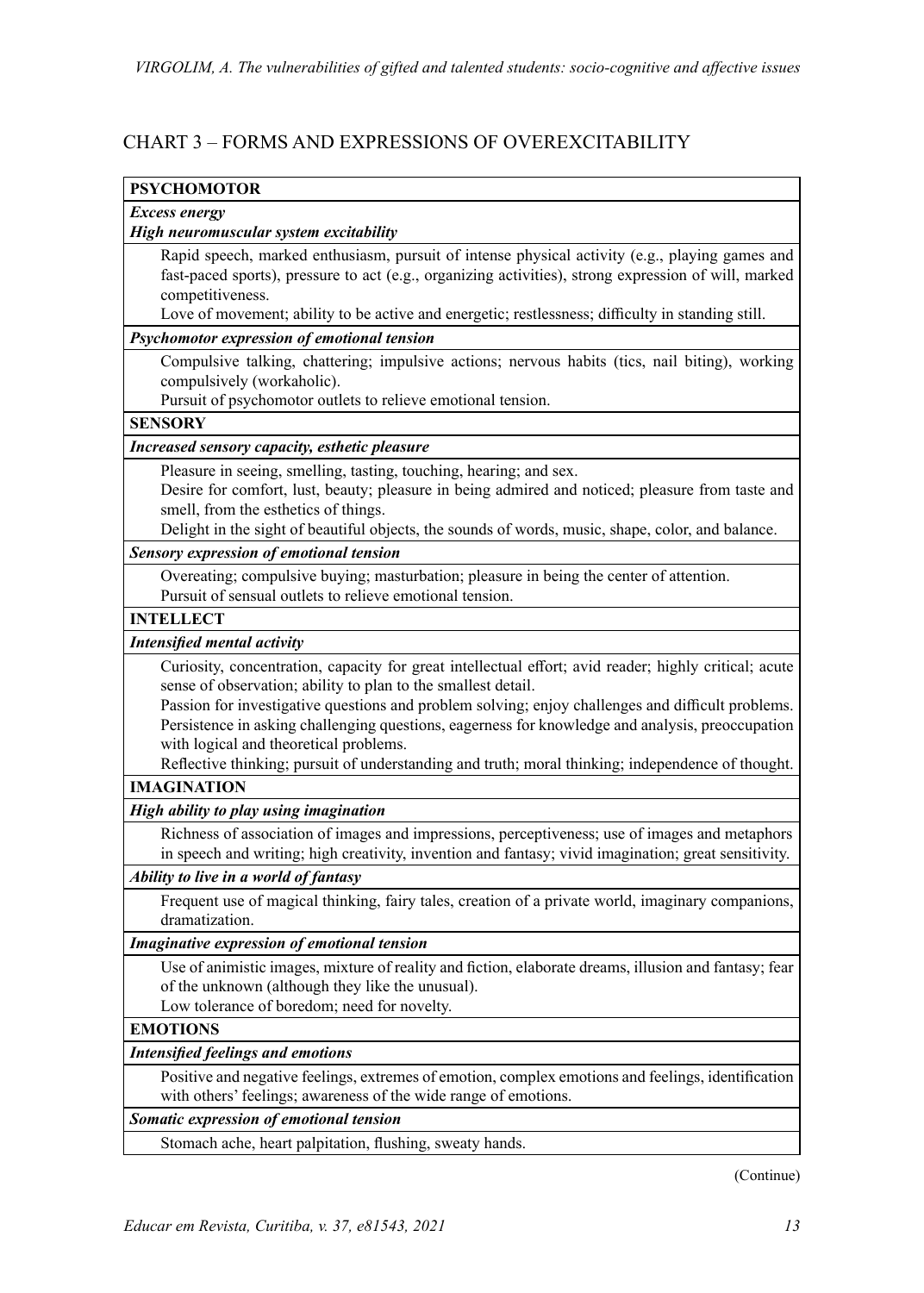#### CHART 3 (conclusion)

| <b>Strong affective expressions</b>                                                                                                                                                                                                           |
|-----------------------------------------------------------------------------------------------------------------------------------------------------------------------------------------------------------------------------------------------|
| Inhibition (shyness, bashfulness), enthusiasm, ecstasy, euphoria, pride; strong affective memory;<br>shame; feeling of unreality; fears and anxieties; feelings of guilt; preoccupation with death;                                           |
| depressive tendency and suicidal thoughts.                                                                                                                                                                                                    |
| Ability to have strong emotional bonds and deep relationships                                                                                                                                                                                 |
| Strong emotional and affective bonds with people, living things, and places; affectionate bonds<br>with animals; difficulty adjusting to new environments; compassion; responsiveness to others;<br>sensitivity in relationships; loneliness. |
| Very differentiated feelings about oneself                                                                                                                                                                                                    |
| Inner dialogue and self-judgment                                                                                                                                                                                                              |

SOURCE: Virgolim (2018).

Virgolim (2018) points out that forms of overexcitability, as personality traits, are not valued socially, as they are perceived as nervousness, hyperactivity, anxiety, neurotic temperament, excessive emotionality, traits that our society finds it difficult to live with. However, Dabrowski (2015<sup>5</sup> , 2016) believes that these manifestations are positive, because they have the potential to lead to the development of the personality in its most complete form. However, these children need to be understood in their uniqueness. Virgolim (2018) reflects that they need to be challenged and given opportunities to engage in tasks that require greater mental effort; to have a nurturing environment where their imagination can be accepted and exercised; that their need for esthetics, balance, and knowledge can be harmonized with the pleasures coming from the senses; that they have the opportunity to express their feelings and share their affective world with the people around them; and to feel that simply sharing can lessen their anxieties and the feeling of being the only person in the world to feel in such a way.

### **In conclusion**

Considering the goal of understanding the social-cognitive and affective vulnerabilities of talented and gifted students, we note first of all that not all gifted children present the vulnerabilities described in this text. None of these characteristics is inherent to giftedness and none of them automatically

<sup>5</sup> Work originally published in 1967.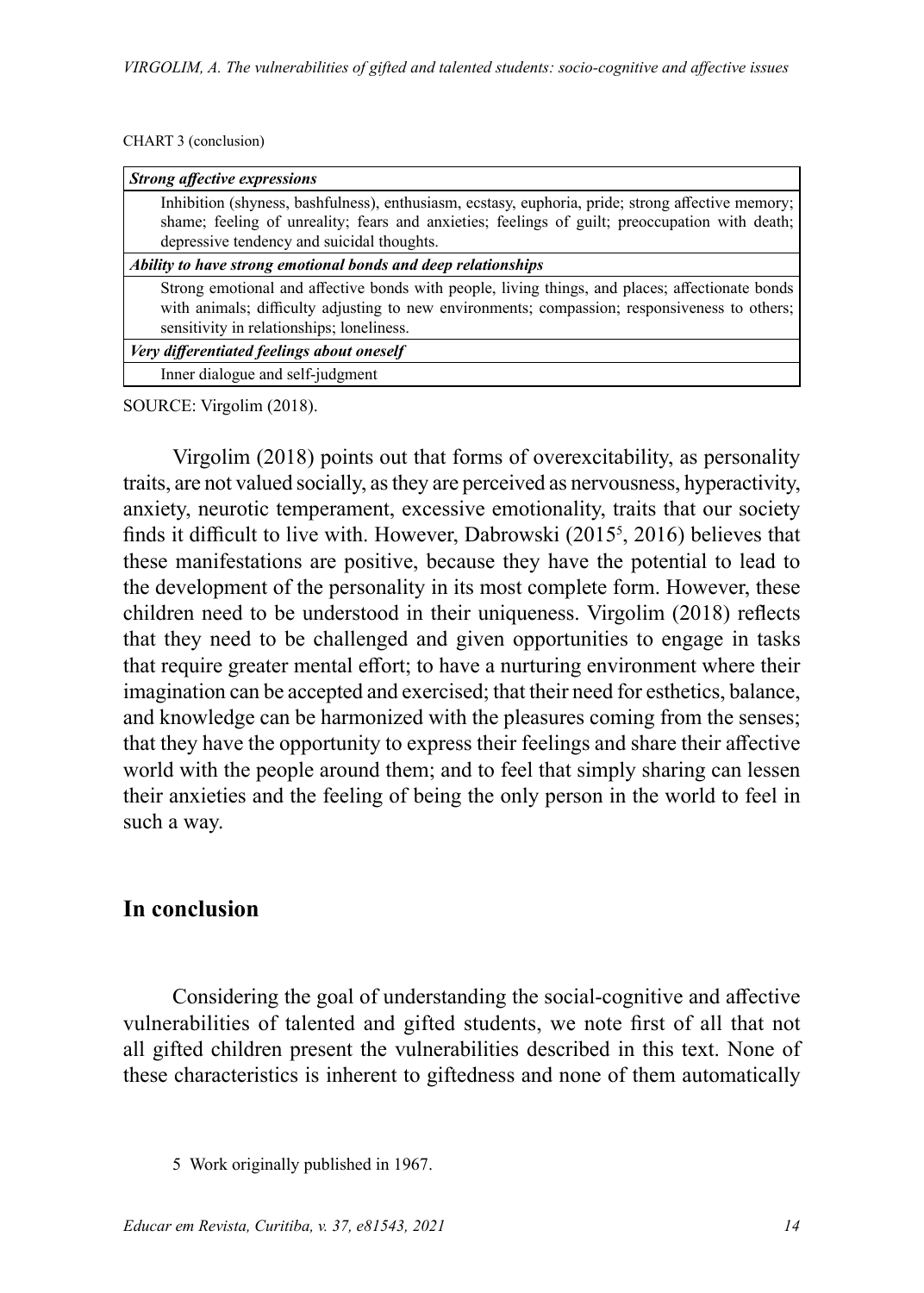predisposes these individuals to social maladjustment or unhappiness. In most cases, the vulnerabilities found in talented and gifted people arise from the discrepancy between their level of development and societal expectations. As information about the needs of highly gifted children becomes more widespread and societal expectations become more attuned to the realities of gifted development, the degree of vulnerability of these children decreases (ROEDELL, 1984).

Awareness, however, is not enough. Promoting the development of highly gifted children requires a commitment to creating support systems to help them accept their abilities. Such support systems include appropriate educational programs; systematic affective education, including social skills training and positive self-concept development; planned efforts for curricular adaptation and enrichment; and adults and mentors acting as role models, providing guidance and nurturing. Without these avenues of support, extraordinarily advanced skills can become a tremendous burden, rather than the foundation of a creative and productive life.

# **REFERENCES**

ALENCAR, Eunice Maria Lima Soriano; VIRGOLIM, Angela Mágda Rodrigues. Dificuldades emocionais e sociais do superdotado. *In*: ALENCAR, Eunice Maria Lima Soriano. *Criatividade e educação dos superdotados*. Petrópolis, RJ: Vozes, 2001. p. 174-205.

BRASIL*.* Presidência da República. *Decreto n. 6.571, de 17 de dezembro de 2008*. Dispõe sobre o atendimento educacional especializado [...], e acrescenta dispositivo ao Decreto no 6.253, de 13 de novembro de 2007. Brasília, DF: Presidência da República, 2008. Available at: https://www.planalto.gov.br/ccivil\_03/\_ato2007-2010/2008/decreto/ d6571.htm. Accessed on: Out. 22, 2021.

BURNEY, Virginia H.; NEUMEISTER, Kristie L. Speirs. *Guiding Students with High Abilities*: Social and Emotional Considerations. Indiana, USA: Department of Education, Office of Student Learning, High Ability Education, 2010.

BUTLER-POR, Nava. Underachieving gifted students. *In*: HELLER, Kurt A. *et al*. (ed.). *International handbook of research and development of giftedness and talent*. Oxford: Pergamon Press, 1993. p. 649-668.

CLARK, Barbara. *Growing up gifted*. New York: Macmillan, 1992.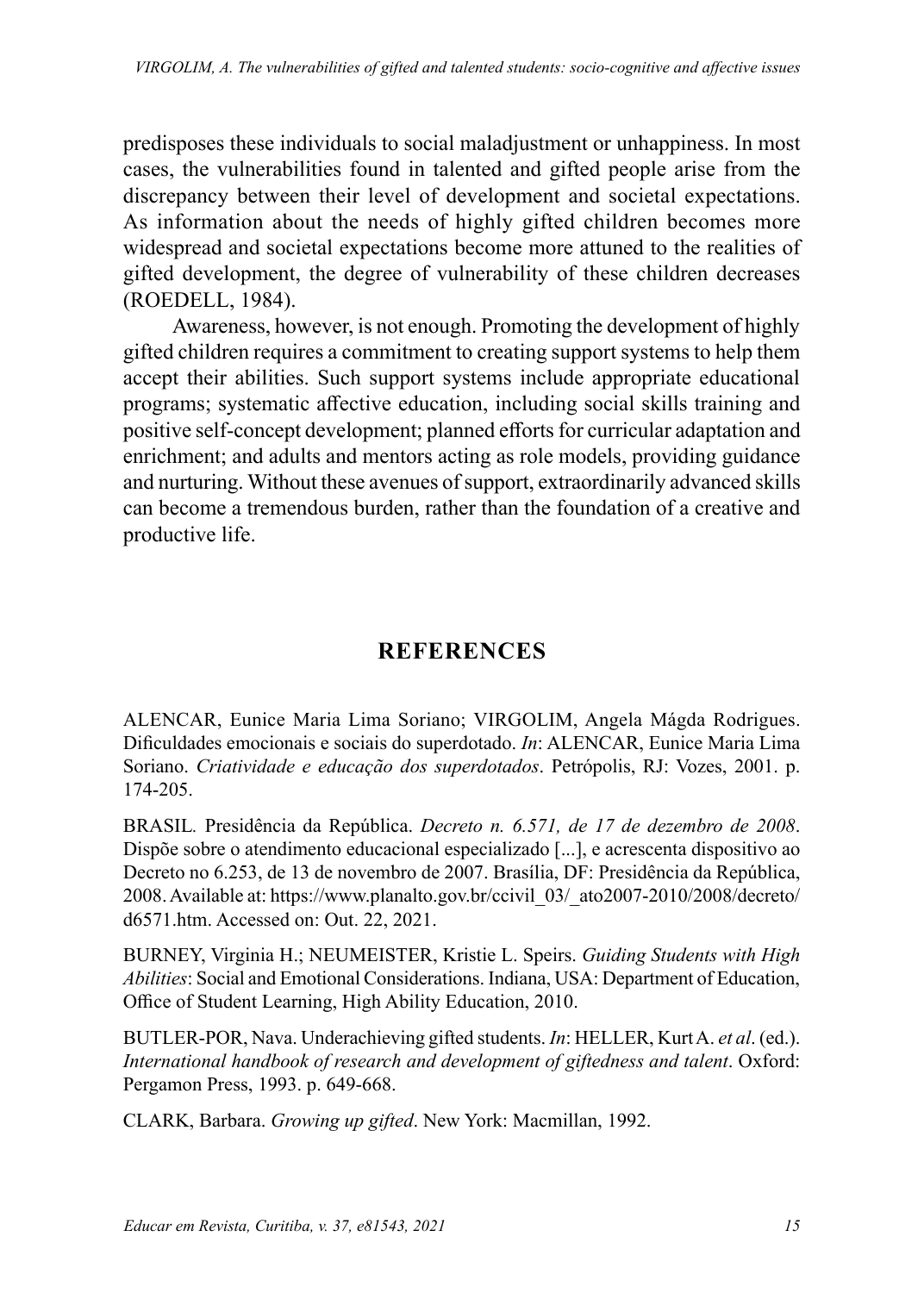CROSS, Tracy L. *The social and emotional lives of gifted kids*: Understanding and guiding their development. Waco, TX: Prufrock Press, 2005.

DABROWSKI, Kazimierz. *Personality-shaping through Positive Disintegration*. [*S*. *l.*]: Red Pill Press, 2015*.*

DABROWSKI, Kazimierz. *Positive Disintegration*. Boston: Little Brown, 2016.

DALOSTO, Marcília de Moraes; ALENCAR, Eunice Maria Lima Soriano. *Os superdotados e o bullying*. Curitiba: Appris, 2016.

DANIELS, Susan; MECKSTROTH, Elizabeth. Nurturing the sensitivity, intensity, and developmental potential of young gifted children. *In:* DANIELS, Susan; PIECHOWSKI, Michael Marian (ed.). *Living with intensity*: Understanding the sensitivity, excitability, and emotional development of gifted children, adolescents, and adults. Scottsdale, AZ: Great Potential Press, 2009. p. 33-56.

DESLILE, James R. *Parenting gifted kids*: Tips for raising happy and successful children. Waco, Texas: Prufrock Press, 2006.

GARDNER, Howard. *Frames of mind*: The theory of multiple intelligences. New York: Basic Books, 1983.

GILLESPIE, Patricia. Emotional Development. *In*: KERR, Barbara (ed.). *Encyclopedia of giftedness, creativity, and talent.* Washington, DC: SAGE, 2009. v. 1, p. 318-319.

HAMACHEK, Don E. Psychodynamics of normal and neurotic perfectionism. *A Journal of Human Behavior*, [*S. l.*], v. 15, n. 1, p. 27-33, 1978.

HÉBERT, Thomas P. *Understanding the social and emotional lives of gifted students*. Waco, TX: Prufrock Press, 2011.

LOVECKY, Deirdre V. The quest for meaning: Counseling issues with gifted children and adolescents. *In*: SILVERMAN, Linda Kreger (ed.). *Counseling the gifted and talented*. Oxford: Pergamon Press, 1993. p. 29-49.

MENDAGLIO, Sal. Dabrowski's Theory of Positive Disintegration: A personality theory for the 21st century. *In*: MENDAGLIO, Sal (ed.). *Dabrowski's Theory of Positive Disintegration*. Scottsdale, AZ: Great Potential Press, 2008.

MENDAGLIO, Sal; TILLIER, William. Dabrowski's Theory of Positive Disintegration and giftedness: Overexcitability Research Findings. *Journal for the Education of the Gifted,* [*S. l.*], v. 30, n. 1, p. 68-87, 2006. Available at: https://doi.org/10.1177/016235320603000104. Accessed on: Out. 22, 2021.

NEIHART, Maureen. The impact of giftedness on psychological well-being. *Roeper Review,* [*S. l.*], v. 22, n. 1, p. 10-17, 1999. Available at: https://doi. org/10.1080/02783199909553991. Accessed on: Out. 22, 2021.

NEIHART, Maureen; OLENCHACK, F. Richard. Creatively gifted children. *In*: NEIHART, Maureen *et al*. (org.). *The social and emotional development of gifted*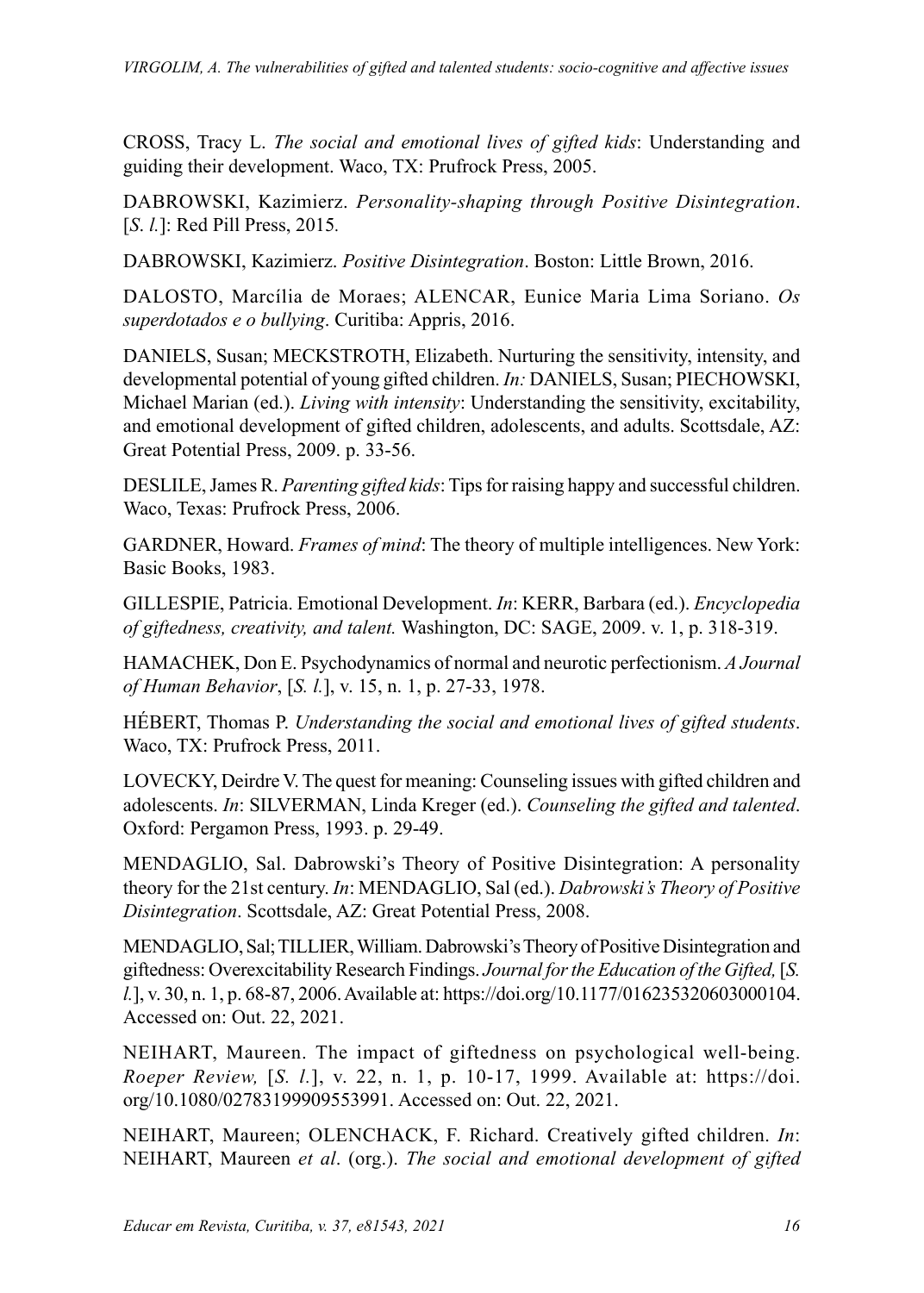*children*: What do we know? Washington, DC: The National Association for Gifted Children, 2002. p. 165-175.

NEIHART, Maureen, *et al.* (org.). *The social and emotional development of gifted children*: What do we know? Washington, DC: The National Association for Gifted Children, 2002. Available at: https://pdfroom.com/books/encyclopedia-of-giftednesscreativity-and-talent/bXgPXKe1gev. Accessed on: Nov. 07, 2021.

PIECHOWSKI, Michael M. Emotional giftedness: The measure of intrapersonal intelligence. *In*: COLANGELO, Nicholas; DAVIS, Gary A. (org.). *Handbook of gifted education*. Boston: Allyn & Bacon, 1997. p. 366-381.

PIECHOWSKI, Michael M. "*Mellow out", they say. If I only could. Intensities and sensitivities of the young and bright.* Madison, Wisconsin: Yunasa Books, 2006.

PIECHOWSKI, Michael M. Discovering Dabrowski's theory*. In*: MENDAGLIO, Sal (ed.). *Dabrowski's Theory of Positive Disintegration.* Scottsdale, AZ: Great Potential Press, 2008. p. 41-77.

PIECHOWSKI, Michael M.; COLANGELO, Nicholas. Developmental potential of the gifted. *Gifted Child Quarterly,* [*S*. *l.*], v. 28, p. 80-88. 1984. Available at: https://doi. org/10.1177/001698628402800207. Accessed on: Out. 22, 2021.

RENZULLI, Joseph S. A decade of dialogue on the three-ring conception of giftedness. *Roeper Review,* [*S. l.*] v. 11, n. 1, p. 18-25, 1988. Available at: https://doi. org/10.1080/02783198809553154. Accessed on: Out. 22, 2021.

RENZULLI, Joseph S.; REIS, Sally M. *The Schoolwide Enrichment Model*: A how-to guide for talent development. Waco, TX: Prufrock Press, 2014.

ROBINSON, Nancy M. Introduction. *In*: NEIHART, Maureen *et al.* (ed.). *The social and emotional development of gifted children*: What do we know? Washington, DC: The National Association for Gifted Children, 2002. p. xi-xxiv.

ROEDEL, Wendy. Vulnerabilities of Highly Gifted Children. *Roeper Review,* Bloomfield, v. 6, n. 3, p. 127-130, 1984. Available at: https://doi.org/10.1080/02783198409552782. Accessed on: Out. 22, 2021.

ROEPER, Annamarie. Giftedness is heart and soul. *Gifted Education Communicator,*  [*S. l.*], v. 31, n. 4, p. 32-33, 2000.

SABATELLA, Maria Lúcia Prado. *Talento e superdotação*: Problema ou solução? Curitiba: Intersaberes, 2013.

SAYLER, Michel F. Locus of control. *In*: KERR, Barbara (ed.). *Encyclopedia of giftedness, creativity, and talent.* Washington, DC: SAGE, 2009. v. 2, p. 540-542.

SCHULER, Patricia A. *Voices of perfectionism*: Perfectionistic gifted adolescents in a rural middle school (RM99140). Storrs: University of Connecticut, The National Research Center on the Gifted and Talented, 1999.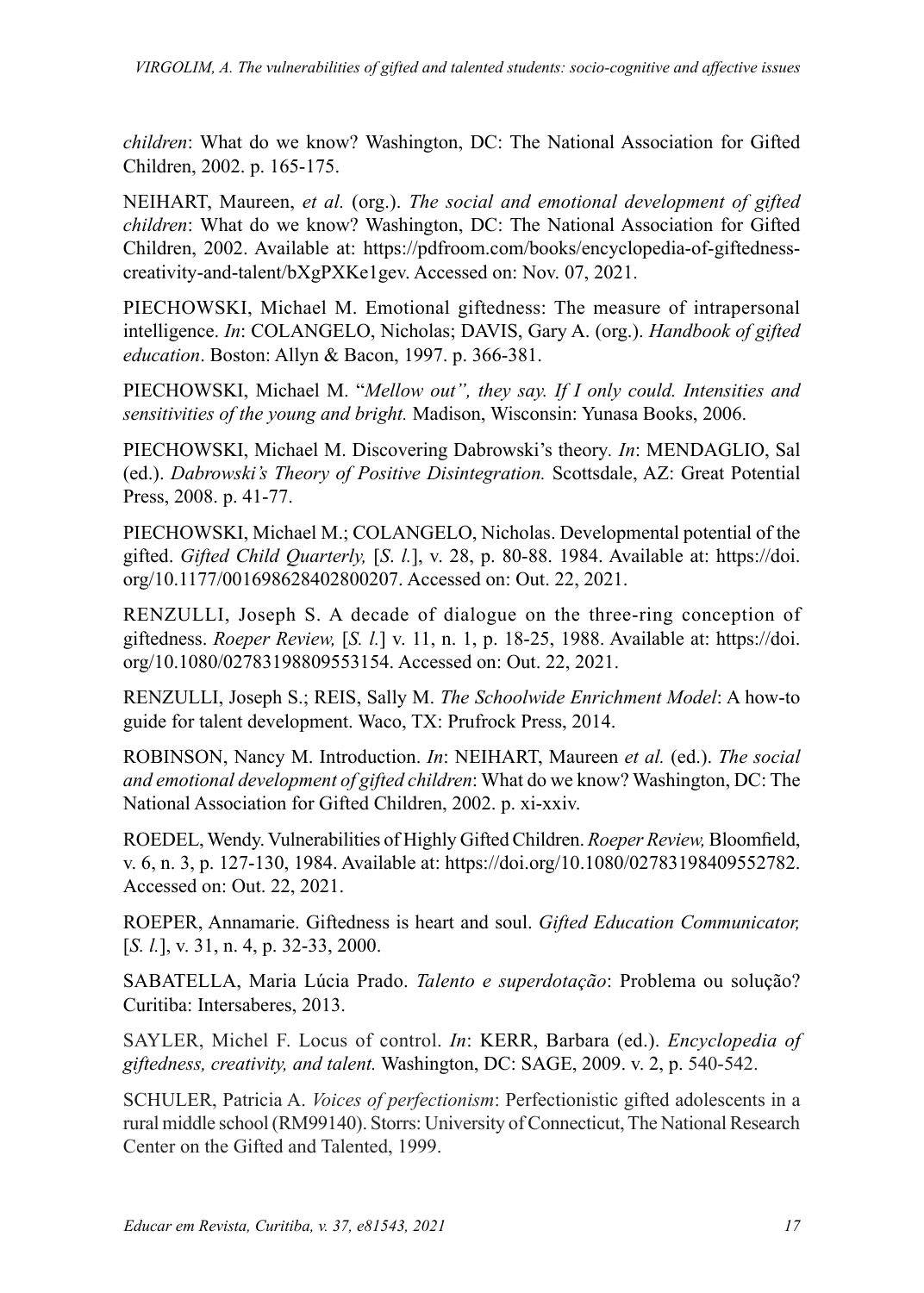SCHULER, Patricia A. Perfectionism in gifted children and adolescents. *In*: NEIHART, Maureen *et al.* (ed.). *The social and emotional development of gifted children:* What do we know? Washington, DC: The National Association for Gifted Children, 2002. p. 71-79.

SHAPIRO, Lawrence E. *How to raise a child with a high EQ*: A parent's guide to emotional intelligence*.* New York: Harper Collins, 1997.

SHELTON, Claudia M.; STERN, Robin. *Understanding emotions in the classroom*: differentiating teaching strategies for optimal learning*.* Port Chester, NY: Dude Publishing, 2004.

PALUDO, Karina Inês. *João Feijão, o superdotado amigão*: Por uma concepção interacional de assincronismo e superdotação. 2018. 312 f. Tese (Doutorado em Educação) – Programa de Pós-graduação em Educação, Programa de Pós-Graduação em Educação, Universidade Federal do Paraná, Curitiba, 2018.

SAKAGUTI, Paula Mitsuyo Yamasaki. *As interações familiares no desenvolvimento afetivo-emocional do indivíduo com altas habilidades/superdotação*: A questão do assincronismo*.* 2017. 303 f. Tese (Doutorado em Educação) – Universidade Federal do Paraná, Curitiba, 2017.

SILVERMAN, Linda K. The gifted individual. *In*: SILVERMAN, Linda K. (ed.) *Counseling the gifted and talented*. Oxford: Pergamon Press, 1993. p. 3-28.

SILVERMAN, Linda K. Asynchronous development. *In*: NEIHART, Maureen *et al*. (ed.). *The social and emotional development of gifted children*: What do we know? Washington, DC: The National Association for Gifted Children, 2002. p. 31-37.

SILVERMAN, Linda K. *Inside-Out*: Understanding the Social and Emotional Needs of Gifted Children. Denver, CO: The Institute for the Study of Advanced Development, 2005.

SILVERMAN, Linda K. Asynchrony. *In*: KERR, Barbara (ed.). *Encyclopedia of giftedness, creativity, and talent*. Washington, DC: SAGE, 2009. v. 1, p. 67-70.

SISK, Dorothy; KANE, Michele. Giftedness and Introversion: Joy and Challenge. *In*: *2e: Twice-Exceptional,* [*S. l*.: *s. n.*], 2015. *Newsletter.* Available at: http://www.2enewsletter. com/subscribers\_only/arch\_2015\_3\_Giftedness&Introversion\_Sisk&Kane.html. Accessed on: Out. 22, 2021.

STERNBERG, Robert J. *Academic intelligence is not enough! WICS*: An expanded model for effective practice in school and in later life*.* Worcester, MA: Clark University and the Association of American Colleges and Universities, 2009.

STRIP, Carol A.; HIRSCH, Gretchen. *Helping gifted children soar*: A practical guide for parents and teachers. Scottsdale, AZ: Great Potential Press, 2000.

VIRGOLIM, Angela Mágda Rodrigues. *Altas habilidades/Superdotação*: Encorajando potenciais. Brasília: Ministério da Educação, Secretaria de Educação Especial, 2007.